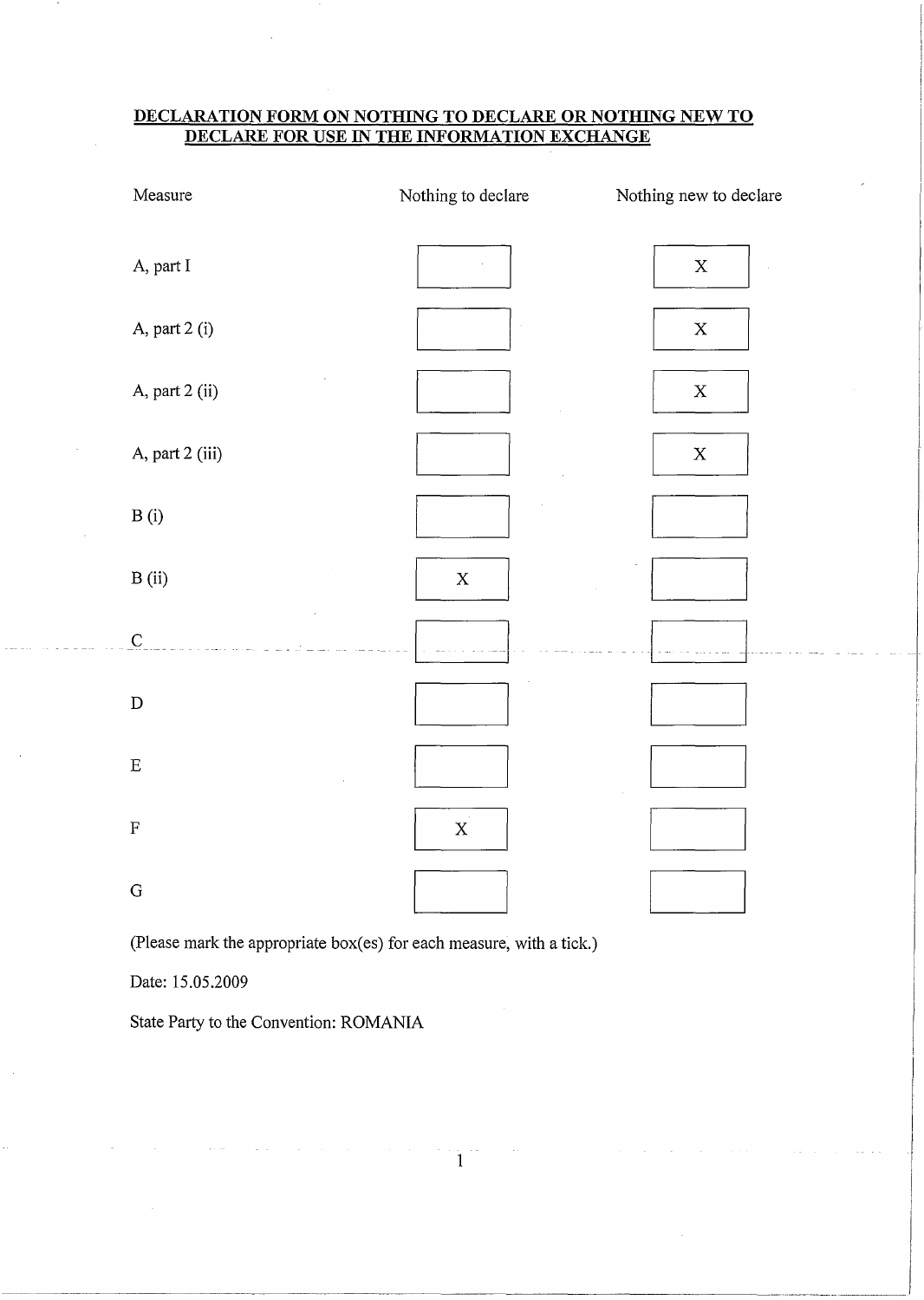# **Form B (i)**

| Background information on outbreaks of reportable infectious diseases |  |
|-----------------------------------------------------------------------|--|
| Romania 2008                                                          |  |

| Disease                                                           | Number of cases per<br>2008 |
|-------------------------------------------------------------------|-----------------------------|
| Bacteria ring rot (Clavibacter michiganensis<br>ssp. sepedonicus) | $102^x$                     |
| Acute diarroeal diseases                                          | 73551                       |
| Bacillary dysentery                                               | 371                         |
| Cerebrospinal meningitis                                          | 113                         |
| Erysipelas                                                        | 1423                        |
| Food poisoning                                                    | 1781                        |
| Leptospirosis                                                     | 200                         |
| Measles                                                           | 12                          |
| Parotiditis                                                       | 2302                        |
| Rubella                                                           | 1746                        |
| Streptococcal angina                                              | 13256                       |
| Scarlet fever <b>Experience and Scarlet fever</b>                 | 3106                        |
| Tetanus                                                           | 11                          |
| Varicella                                                         | 49809                       |
| Viral hepatitis                                                   | 4832                        |
| Wooping cough                                                     | 51                          |

No unusual outbreak of infectious diseases recorded in Romania during 2008

 $\sigma_{\rm c}$  ,  $\sigma_{\rm c}$ 

x) 102 positive samples

2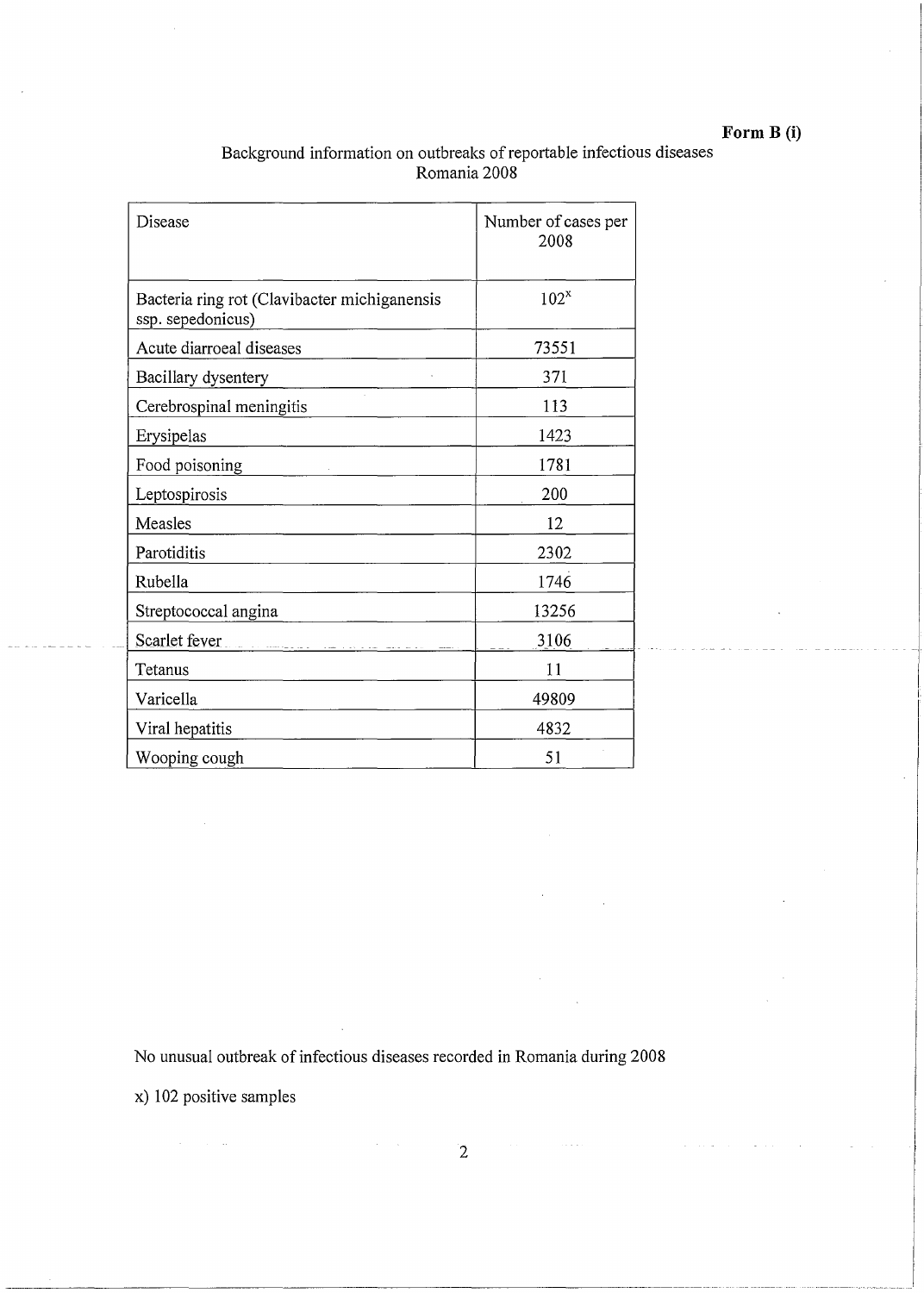Form C

### Encouragement of publication of results and promotion of use of knowledge

### Part I

- 1. **D. Militaru, Virgilia Popa, Beatrice Stirbu-Teofanescu, C. Belteghi, Irina Nica, F. Pastrama, 2008:** *Studies regarding the experimental infection and molecular detection of the Toxoplasma gondii* genome, Lucrari stiintifice medicina veterinara, vol. XLI, 2008, Timisoara, 689-698, ISSN 1221-5295;
- 2. **Beatrice Stirbu-Teofanescu, D. Militaru, Ana Cismileanu, Joana Diaconu, 2008:** A *thiolated immunoglobulin coupled with peroxidase used in the antibodies anti-Trichinella spiralis* detection, Scientific Papers - Veterinary medicine, vol. XLI, 2008, Timisoara, 936-944, ISSN 1221-5295;
- 3. **Stirbu-Teofanescu Beatrice, Militaru D., Militaru Mannella, Diaconu Joana, 2008:**  *Surveillance of porcine toxoplasmosis through IgG type antibodies detection by immunoenzymatic test,* Scientific Papers USAMV ,,Ion Ionescu de la Brad" Iasi- FMV Iasi, vol. 51 (10), partea II, 950-952, ISSN 1454-7406;
- 4. **Silvia Antonin, Beatrice Stirbu-Teofanescu, D. Militaru, Gina Capitano, 2008:**  *Feline toxoplasmosis diagnosis using indirect immunofluorescence reaction and ELISA,*  Romanian Revue of Veterinary Medicine, vol. 18, no. 2/2008, 250-254, ISSN 1220-3173;
- 5. **D. Militaru, Beatrice-Maria Stirbu-Teofanescu, 2008:** *Present tides of the immunoenzymatic tests utilization in the surveillance and diagnosis of parasitic diseases in Romania*, Romanian Revue of Parasitology, vol XVIII, 146, ISSN: 1221-1796;
- 6. **Beatrice-Maria Stirbu-Teofanescu, D. Militaru, Mannella Militaru, Emilia Ciobotaru, 2008:** *Comparative evaluation of different bioconjugates activity used for detection of anti-Trichinella spiralis antibodies from swine serum,* Romanian Revue of Parasitology, vol XVIII, 213, ISSN: 1221-1796;
- 7. **Virgilia Popa, Marius Pirvulescu, M. Samarineanu, Diana Pelinescu, Tatiana Vassu- Dimov, Ileana Stoica, Elena Sasarman, E. Caplan, Daniela Botus, Irina Nica, Alexandra Alecu 2008,** Studies regarding to the effect of some *Enterococcus faecium*  strains in avian infections with *Salmonella gallinarum, Listeria monocytogenes* and *Escherichia coli, Lucrari Stiin/ifice de Medicina Veterinara* (Scientifical Papers Veterinary Medicine, CNCSIS B259) USAMV Timișoara, vol. XXXXI, 774-783, ISSN: 1221-5295
- 8. Virgilia Popa<sup>1</sup>, D.A. Stanuica<sup>1</sup>, E. Bucur<sup>1</sup>, D. Cadar<sup>4</sup>, N. Catana<sup>3</sup>, Doina Danes<sup>2</sup>, S. Baraitareanu<sup>2</sup>, Daniela Botus<sup>1</sup>, Irina Nica<sup>1</sup>, Adela Stan<sup>1</sup>, C. Belteghi<sup>1</sup>, F. Pastrama<sup>1</sup>, **T.Tamas<sup>5</sup> 2008** <sup>(1</sup> N.S. Pasteur Institute S.A; <sup>2</sup> Faculty of Veterinary Medicine, Bucharest; <sup>3</sup> Faculty of veterinary Medicine, Timisoara; <sup>4</sup> Faculty of Veterinary Medicine, Cluj Napoca; <sup>5</sup> Institute of Veterinary Medicine- Budapest), Studies regarding to the presence of porcine circovirus type 2 in swine industrial growth farms from Romania, Scientifical Papers Veterinary Medicine, CNCSIS B259 USAMV Timișoara, vol. XXXXI, 784-792, ISSN:1221-5295

3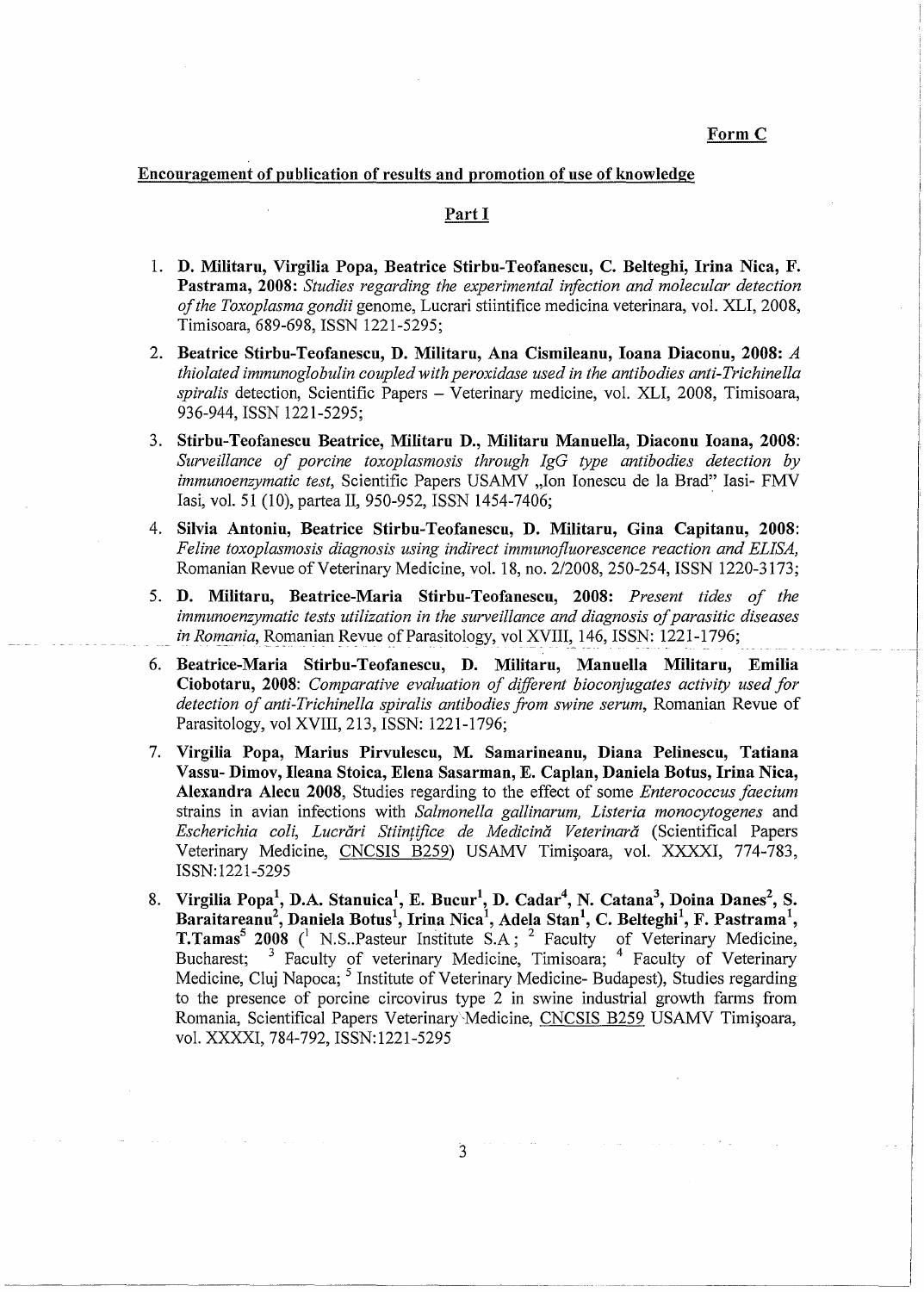- 9. Botus Daniela, Virgilia Popa, G. Stratulat, N. Catana 2008, Epidemiological aspects of avian mycoplasmosis during 2007, CNCSIS B259 USAMV Timișoara, vol. XXXXI, 536-543, ISSN:1221-5295
- 10. M. Samarineanu, Daniela Botuș, Rodica Medeanu, Ana Cișmileanu, Viviana Ciucă, Alexandrina Alecu, 2008, A kit for detection of anti - M. Paratuberculosis antibodies in ruminant by ELISA in serum and milk, CNCSIS B259 Lucr. St. Med. Vet. USAMV Timișoara, vol. XXXXI, 284-291, ISSN:1221-5295
- *11.* **Aleen Alexandrina, Daniela Botns,** 2008, The contamination of pork meat with *campylobactergerms* during the technological flow, Bulletin UASVM, Veterinary Medicine 65(1)/2008 pISSN 1843-5270; ISSN 1843-5378.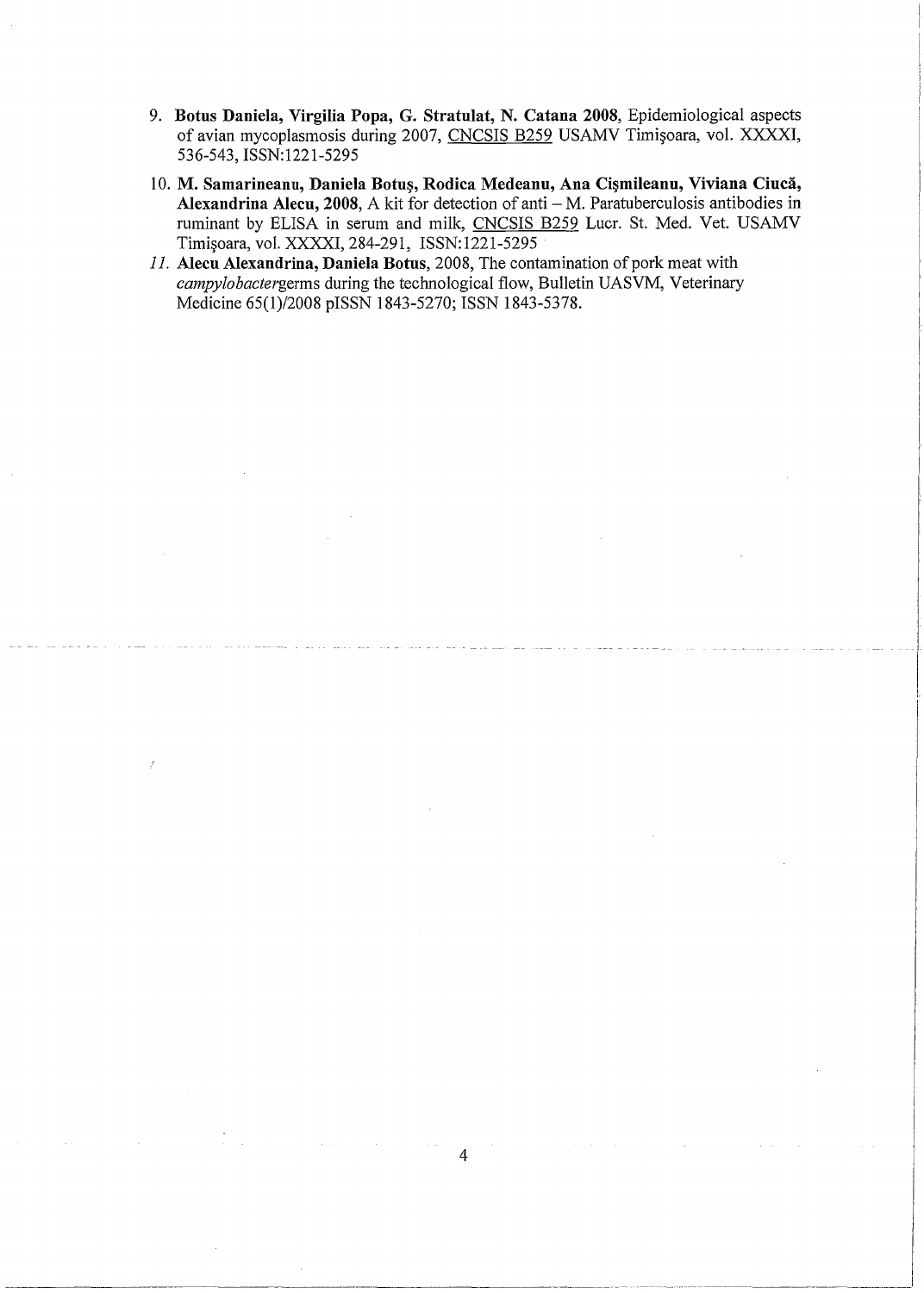### **Encouragement of publication of results and promotion of use of knowledge**

### Part I

### **National**

**1. COST Action B28 (FP7). ,,Array technologies for BSL3 and BSL4 pathogens". Sept. 10-12, 2008, Bucharest.V Babes foundation.** Challenges of vector-borne diseases in Romania. Ceianu C

**2. The XII-th National Conference of the Romanian Society of Microbiology, Sibiu, 28 Oct-1 Nov.2008 and "Viasan" Symposium, Sinaia, 30 Sept-2 Oct 2008.** Ecoepidemiological investigations of the Dobrava hantavirus in Western Romania: Panculescu R, Murariu D, Petrescu A, Andreescu N, Nastase R, Chisamera G, Szmal C, Cotar A, Badescu D, Oprisan G, Ceianu.

**3. Annual Scientific Session of INCDMI Cantacuzino, 15-16 January 2008.** Study of the physico-chemical parameters on the expression of virulence factors and pathogenicity by species of genus Vibrio Cristina Delcaru, Anca-Michaela Israil, Carmen Chifiriuc, Carmen Iordache, Olguta Dracea

**4. The XII-th National Conference of the Romanian Society of Microbiology, Sibiu, 28oct-1 nov.2008** Enteric pathotypes of Escherichia coli involved in infection diarrheic sindroms. Mariana Nica, Tatiana Biolan, Amalia Dascalu, Elena Mozes, Dana Caliga, Rodica Rusu, Mariana Homos, Simin Florescu, E. Ceausu, P. Calistru, Maria Damian, Codruta Romanita Usein, Dorina Tatu-Chitoiu

### **International**

**1. The XII-th International Congress of Bacteriology and Applied Microbiology, Istanbul, Turkey, 2008.** The food safety in food poisoning caused by *Clostridium botulinum.* S.Ivana, **D.M.Caplan,** A.N.Popescu, A.T.Bogdan, 1.Ipate

**2. Virology Days, Institute of Virology, Sofia, Bulgaria, Mai 2008.** Laboratory-based surveillance of neuro-invasive infections caused by West Nile virus in humans during 2005- 2007 in South-eastern Romania. Panculescu R., C.Ceianu, D.Badescu (oral presentation)

**3. European Society for Vector Ecology /ESOVE), Cambridge, 25-28 martie 2008**  Serologic evidence for Hantavirus infections in Romania . C. Ceianu, R.Panculescu, A. Lundkvist, P. Heyman, S. Hristescul, N. Andreescu, A. Cotar, D. Badescu & H. Zeller

**4. Molecular detection of verotoxin-producing** *Escherichia coli* **isolates in stool samples from patients with diarrhea.** Codruta-Romanita Usein, Dorina Tatu-Chitoiu, Andi-Marian Palade, Simona Ciontea, Maria Condei, Maria Nica, Maria Damian.. *Rom Arch Microbiol Immunol,* 2008, 67(1-2): 17-22;

 $5<sup>+</sup>$ 

------------------------------------·--· - ---·---·--·-·- -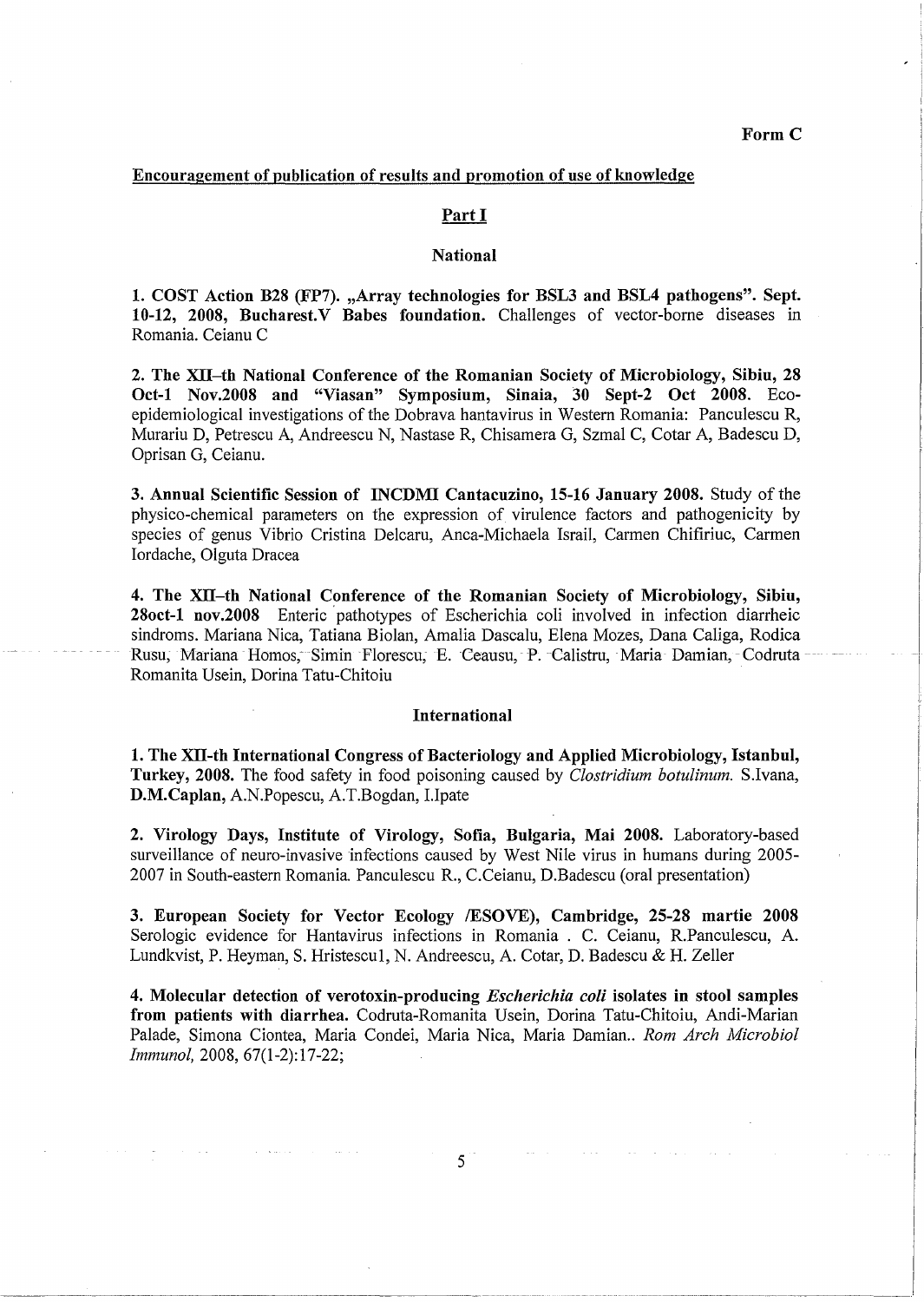**FormC** 

# **Part II**

# **International cooperation in scientific research**

| <b>Responsible from</b><br>"Cantacuzino"<br><b>NIRDMI</b> | Project                                                                                                                                         | Year      | Cooperation              |
|-----------------------------------------------------------|-------------------------------------------------------------------------------------------------------------------------------------------------|-----------|--------------------------|
| Dr Gabriela Nicolescu                                     | Emerging Diseases in an Changing European Environment                                                                                           | 2004-2009 | <b>EDEN</b>              |
| Dr Anda Baicus                                            | CO-Circulation interactions et evolution des enterovirus C et<br>des poliovirus dans les pays du reseau international des<br>lInstituts Pasteur | 2008-2009 | ACIP                     |
| Dr Dorel Radu                                             | Development of a novel immunoassay for the very early<br>detection of bacterial infection                                                       | 2007-2010 | <b>NATO</b>              |
| Dr Adian Onu                                              | Combating flu in a combined action between the industry<br>and the public sector in order to secure adequate and fast<br>intervention in Europe | 2006-2008 | FP 6<br><b>FLUSECURE</b> |
| Dr Emilia Lupulescu                                       | Resistance of Influenza Viruses in Environmental Reservoirs<br>and Systems                                                                      | 2007-2010 | <b>RIVERS</b>            |
| Dr Viorel Alexandrescu                                    | Capacity building for the control Avian influenza through<br>technology transfer and training                                                   | 2007-2009 | CONFLUTECH               |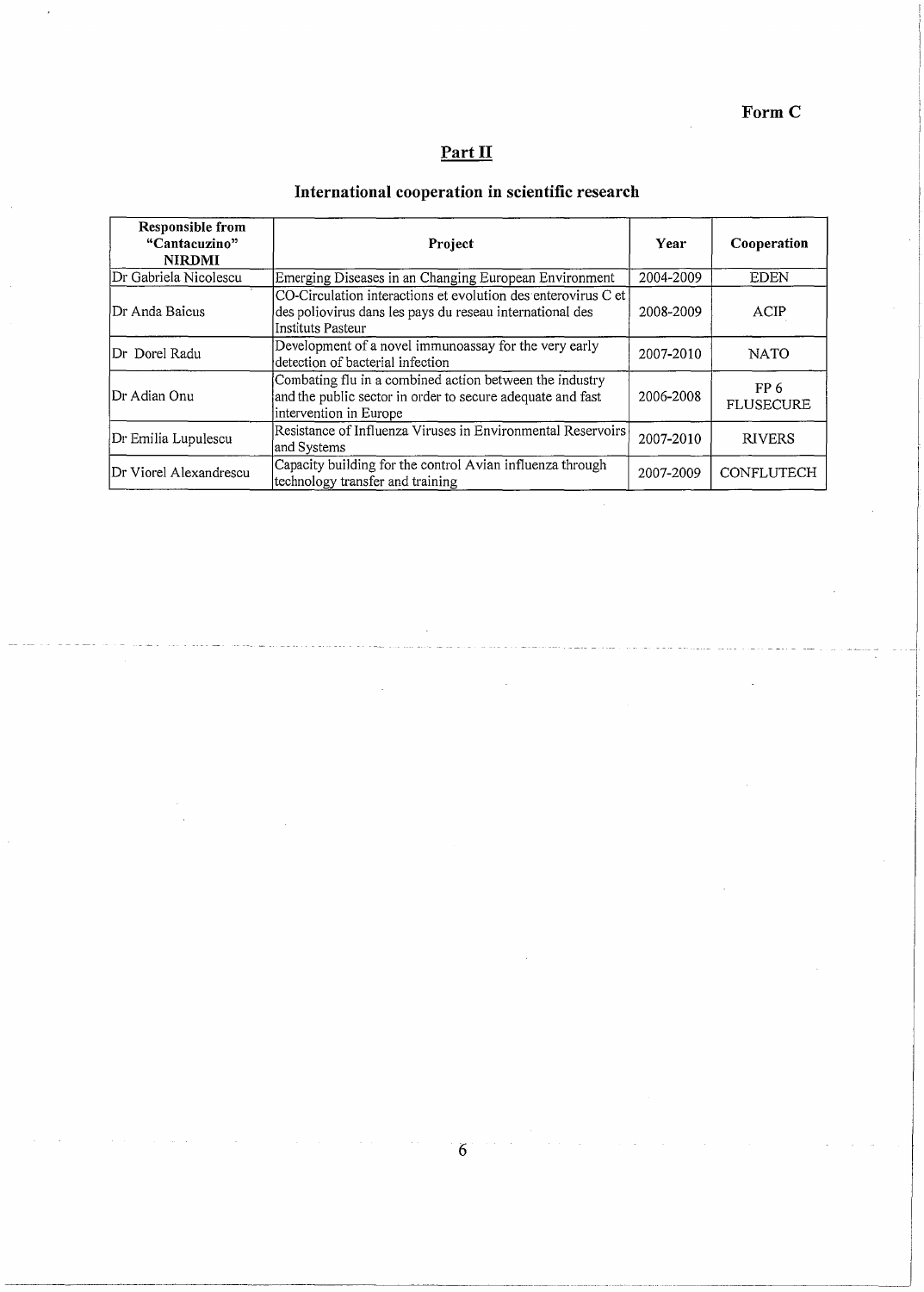### **Active promotion of contacts**

**1.** Planned international conferences, symposia, seminars, and other similar forums for exchange

For each such event, the following information should be provided:

- name of the conference: **XII. International Congress of Bacteriology and Applied Microbiology** 

- arranging organization(s), etc. : **IUMS, Turkish Microbiological Society** 

- time : **5-9 August 2008** 

- place: **Istanbul** 

- main subject(s) for the conference, etc. : pathogenomics

- conditions for participation : see below

- point of contact for further information, registration, etc. :

National Organizing Committee Turkish Microbiological Society PK. 57 Beyazıt 34492 - Istanbul, Turkey **Tel:** +90 212 531 70 89 **Fax:** +90 212 531 70 89 **E-mail:** tmc@tmc-online.org **Web:** www.tmc-online.org

Organizing Secretariat TOPKON CONGRESS SERVICES Zuhtupasa Mahallesi Rifat Bey Sokak ,No:24 -- - - - - - - - - - -Kalamis-Kadikoy/Istanbul-TURKEY Phone:+90 216 330 90 20 Pbx Fax:+90 216 330 90 05 -06-07-08 Email: iums2008@topkon.com

- name of the conference, etc. the 16th European SOVE conference

- arranging organization(s), etc. : **European Society for Vector Ecology (ESOVE)** 

- time : **25-28 March 2008** 

- place: **Cambridge, UK** 

- main subject(s) for the conference, etc. : **Ecology of vectors** 

- conditions for participation : see http://www.esove08.org/

- point of contact for further information, registration, etc. : see info@esove08.org

2. Information regarding other opportunities

7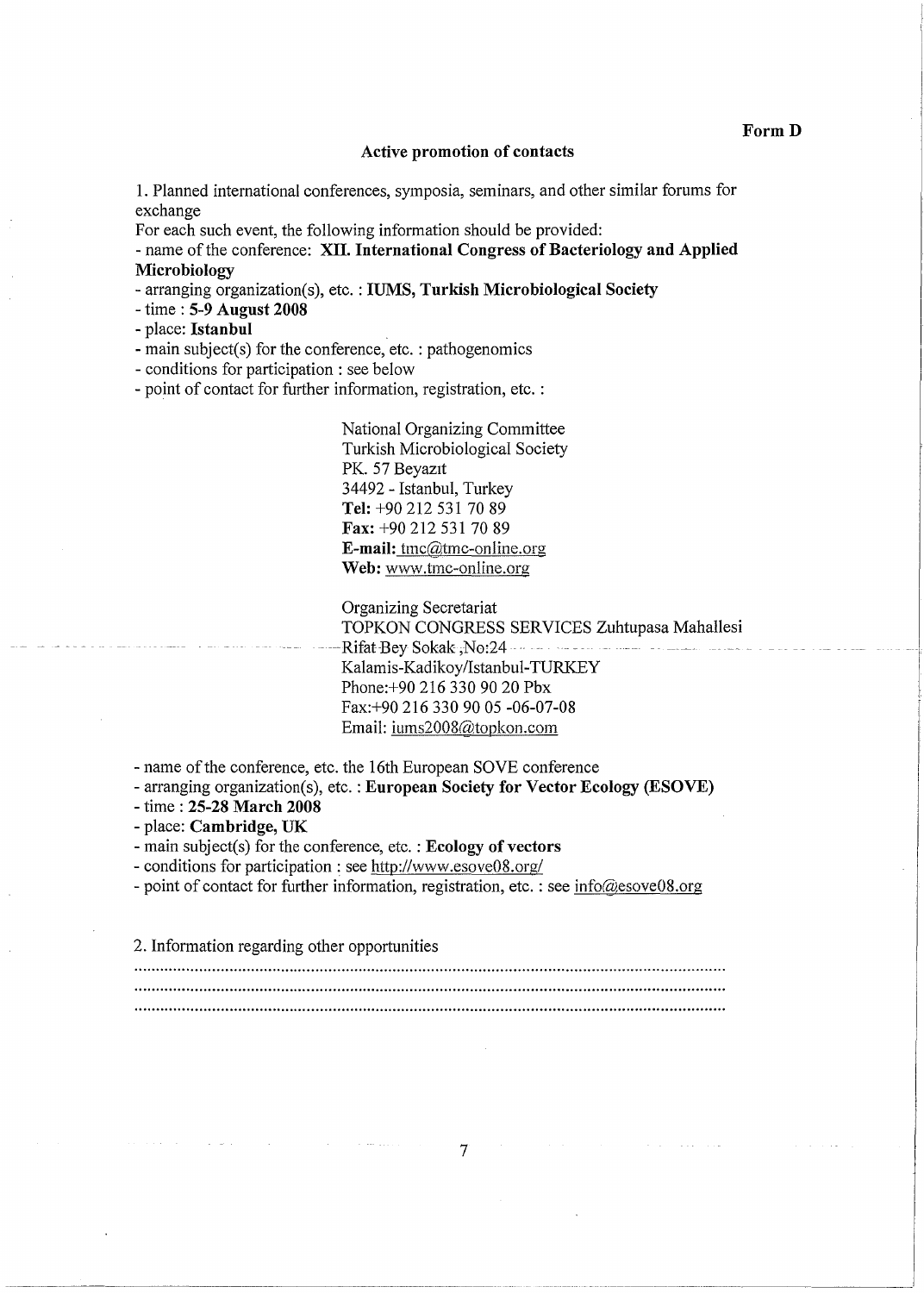# **FormE**

# **Declaration of legislation, regulations and other measures**

|     |                                                                                                                                                                                                     |            | Legislation Regulations Other |            | Amended measures<br>since last year |
|-----|-----------------------------------------------------------------------------------------------------------------------------------------------------------------------------------------------------|------------|-------------------------------|------------|-------------------------------------|
| (a) | Development, production<br>stockpiling, acquisition<br>or retention of microbial<br>or other biological agents,<br>or toxins, weapons, equipment<br>and means of delivery<br>specified in Article I | YES        | YES                           | YES        | NO                                  |
| (b) | Exports of micro-organisms*<br>and toxins                                                                                                                                                           | <b>YES</b> | YES                           | <b>YES</b> | NO                                  |
| (c) | Imports of micro-organisms<br>and toxins                                                                                                                                                            | YES        | YES                           | YES        | NO                                  |

\* Micro-organisms pathogenic to man, animals and plants in accordance with the Convention.

 $\hat{\mathcal{L}}$  is  $\hat{\mathcal{L}}$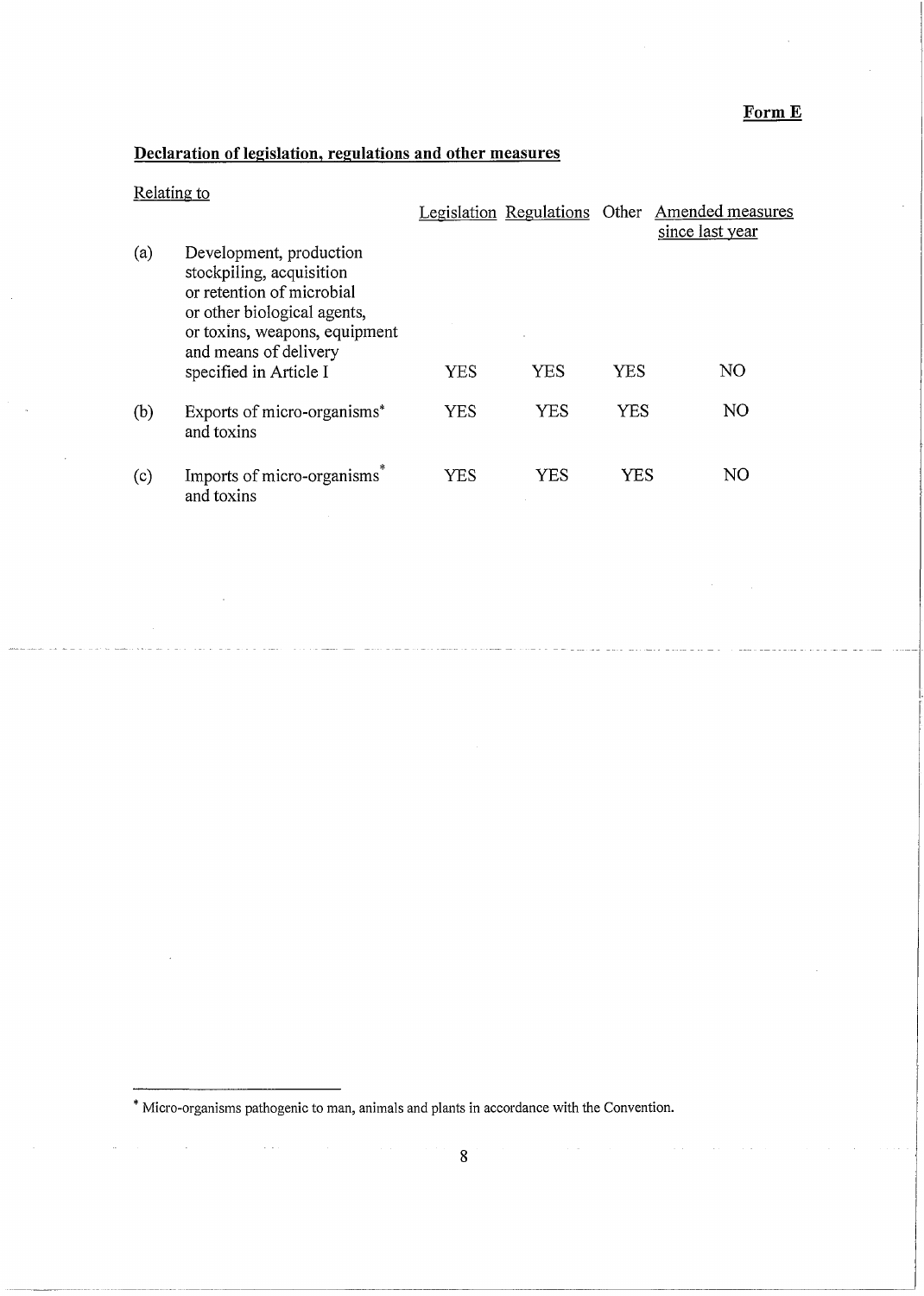**Annex to Form E** 

## **Declaration oflegislation, regulations. and other measures**

| N <sub>o</sub> | Specification                     | N <sub>0</sub> | <b>Year</b> | <b>Topic</b>                                                                                                                                                                                                                         |
|----------------|-----------------------------------|----------------|-------------|--------------------------------------------------------------------------------------------------------------------------------------------------------------------------------------------------------------------------------------|
| $\mathbf{1}$   | Government<br><b>Decision</b>     | 1135           | 2007        | Transposing Council Directive 2000/29/EC of 8 May<br>2000 on protective measures against the introduction<br>into the Community of organisms harmful to plants or<br>plant products and against their spread within the<br>Community |
| $\mathbf{2}$   | Council<br><b>Regulation (EC)</b> | 1167           | 2008        | Amending and updating Council Regulation (EC) No<br>1334/2000 setting up a Community regime for the<br>control of exports of dual use items and technology                                                                           |
| 3              | Government<br><b>Decision</b>     | 1085           | 2008        | Transposing Council Directive 2000/29/EC of 8 May<br>2000 on protective measures against the introduction<br>into the Community of organisms harmful to plants or<br>plant products and against their spread within the<br>Community |

It was signed a protocol of cooperation by the Ministry of Administration and Interior, the Ministry of Health, the Ministry of Environment, the National Sanitary Veterinary and Food Safety Authority, the National Authority for Consumers' Protection, this establishing the Biological Emergency Support Team (B.E.S.T. Team).

This protocol ensured decision efficiency through assistance and advice offered by the B.E.S.T. Team to decision making personnel, in order to avoid the risks of procedural mistakes and improving the information exchange between responsible agencies. The B.E.S.T. Team has inter-disciplinary character and only advisory role, offers scientific data and information, procedural models, means of action on-site, according to the evolution of the biological event.

The B.E.S.T. Team may be called at the location of a biological incident provoked by a criminal offence, being at the disposal of de commander of the mission and offers consultation on measures necessary to be taken. According to the provisions of the protocol, signatories parties should: exchange information and practical experiences on scientific and technological methods used in the investigation procedures; organize common training activities (workshops, seminars, conferences, scientific research activities etc.); exchange of relevant documents regarding analysis and internal and international relevant statistical data.

9

-----··-----------------------------------------------'